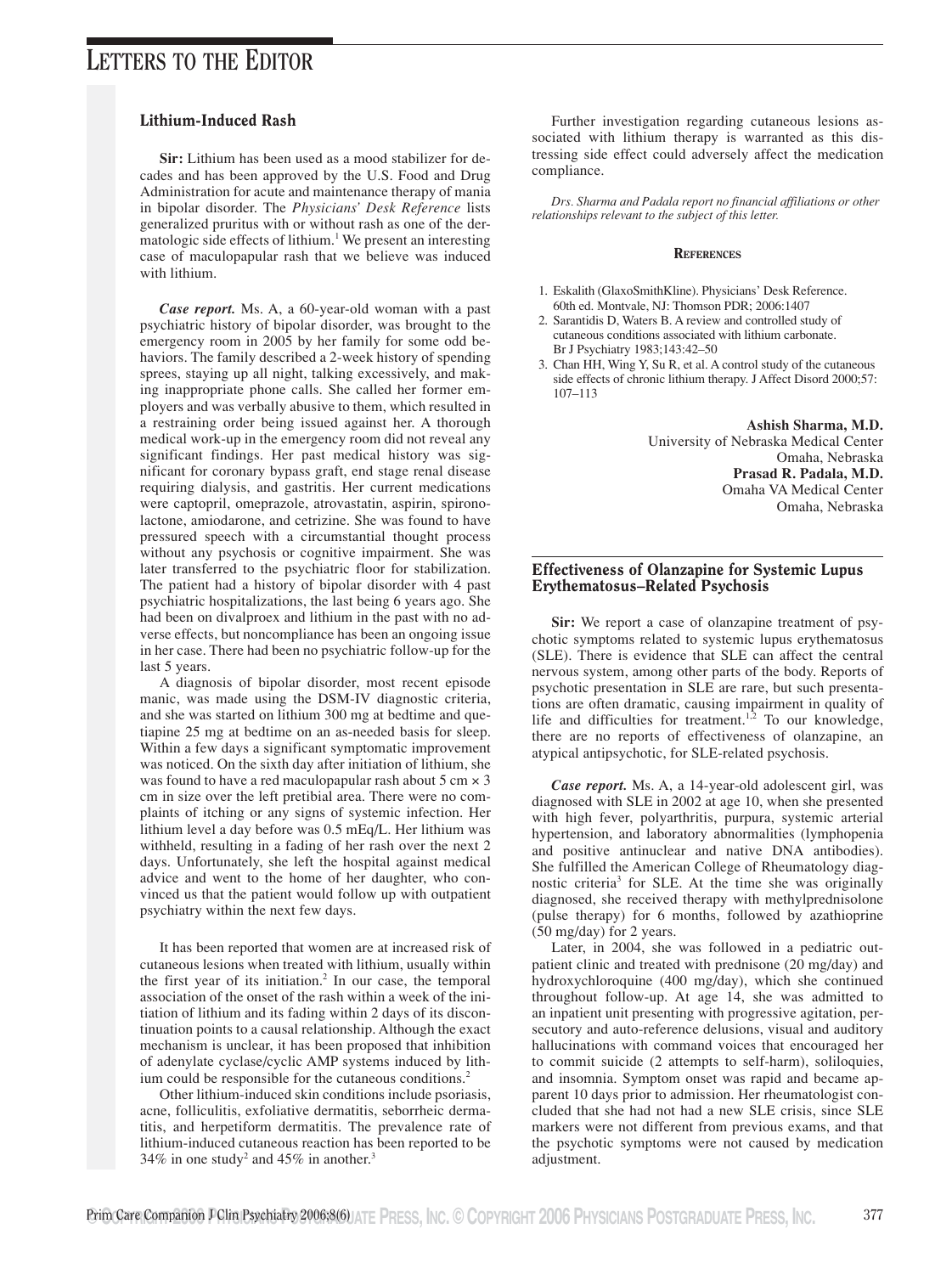The findings of her brain computed tomography (CT) and serologic exams (HIV and syphilis) and biochemical examination results were all within normal limits. She had no family history of psychiatric disorders. She was administered haloperidol 5 mg/day with minimum improvement and significant extrapyramidal side effects. That medication was stopped, and olanzapine 5 mg/day was initiated and was increased to 7.5 mg/day within 15 days. She became symptom free within 15 days of olanzapine initiation and remained so for 4 months. The dose was then decreased to 5 mg/day due to weight gain (5 kg), and the patient remains symptom free to date.

This patient had a 4-year history of SLE with multiple complications, including her psychotic outbreak. She had been taking corticosteroids since her diagnosis and had no dose alteration in the last 2 years before her psychiatric manifestation.

Since she had no family history of psychosis or changes in her SLE treatment, this case is not likely to be a first episode or a medication-induced psychosis. Moreover, diffuse brain disease in SLE can be difficult to assess because of its sparse biological expression, usually resulting in normal neuroimaging and laboratory findings.4 Thus, it is likely that psychiatric presentation in SLE patients should be considered as SLE induced.

The usual treatment of SLE-related psychosis involves immunosuppressant and/or antipsychotic therapy.<sup>5</sup> Regarding atypical antipsychotics, as far as we know, only risperidone, alone or in combination with valproic acid, has been used.<sup>6–8</sup> On the other hand, there are reports of antipsychotic-induced lupus with traditional (chlorpromazine<sup>9,10</sup>) and atypical (clozapine<sup>11,12</sup> and ziprasidone $^{13}$ ) agents.

Successful treatment of SLE-related psychosis with olanzapine brings another therapeutic option to those patients, although controlled studies would be necessary to further confirm this observation.

*Dr. Dursun has served on the speakers or advisory boards of Janssen, Novartis, AstraZeneca, Bristol-Myers Squibb, and Eli Lilly. Drs. Pinto, Morais, and Hallak report no financial affiliation relevant to the subject of this letter.*

#### **REFERENCES**

- 1. Brey RL, Holliday SL, Saklad AR, et al. Neuropsychiatric syndromes in lupus: prevalence using standardized definitions. Neurology 2002;58:1214–1220
- 2. Hanly JG, Fisk JD, McCurdy G, et al. Neuropsychiatric syndromes in patients with systemic lupus erythematosus and rheumatoid arthritis. J Rheumatol 2005;32:1459-1466
- 3. Ad Hoc Committee on Neuropsychiatric Lupus Nomenclature: The American College of Rheumatology nomenclature and case definitions for neuropsychiatric lupus syndromes. Arthritis Rheum 1999;42: 599–608
- 4. Munoz-Malaga A, Anglada JC, Paez M, et al. Psychosis as the initial manifestation of systemic lupus erythematosus: the role of lupus band test and anti-ribosomal antibodies. Rev Neurol 1999;28:779–781
- 5. Boldani M, Kopelmam MD. A psychiatric perspective on the therapy of psychosis in systemic lupus erythematosus. Lupus 2003;12:947–949
- 6. Nishimura K, Omori M, Horikawa N, et al. Risperidone in the treatment of acute confusional state (delirium) due to neuropsychiatric lupus erythematosus: case report. Int J Psychiatry Med 2003;33: 299–303
- 7. Fumarga KM, DeLeon OA, Sinha SB, et al. Psychosis in medical conditions: response to risperidone. Gen Hosp Psychiatry1997;19: 223–228
- 8. Kato O, Misawa H. Steroid-induced psychosis treated with valproic acid and risperidone in a patient with systemic lupus erythematosus [letter]. Prim Care Companion J Clin Psychiatry 2005;7:312
- 9. Price EJ, Venables PJ. Drug-induced lupus. Drug Saf 1995;12: 283–290
- 10. Kaslow KA, Rosse RB, Zeller JA, et al. Phenothiazine-induced lupus anticoagulant [letter]. J Clin Psychiatry 1992;53:103–104
- 11. Wolf J, Sartorius A, Alm B, et al. Clozapine-induced lupus erythematosus. J Clin Psychopharmacol 2004;24:236–238
- 12. Rami AF, Barkan D, Mevorach D, et al. Clozapine-induced systemic lupus erythematosus. Ann Pharmacother 2006;40:983–985
- 13. Swensen E, Ravasia S. Ziprasidone-induced lupus erythematosus. J Can Psychiatry 2004;49:413–414

**Joel P. Pinto, M.D. Silvio Luiz Morais, M.D. Jaime E. C. Hallak, M.D., Ph.D.** Department of Neurology, Psychiatry and Clinical Psychology Ribeirão Preto School of Medicine, University of São Paulo-USP Ribeirão Preto, Brazil **Serdar M. Dursun, M.D., Ph.D.** Neuroscience and Psychiatry Unit– University of Manchester Manchester, United Kingdom

### Aripiprazole-Induced Tardive Dystonia

**Sir:** Tardive dystonia is a persistent syndrome of sustained muscle contraction that produces twisting and repetitive movements or abnormal postures. It usually involves the head and neck, producing torticollis, retrocollis, or anterocollis, but sometimes it involves back muscles, giving rise to opisthotonus and gait disturbances.<sup>1</sup> The most common causes for development of tardive dystonia are exposure to neuroleptics or other medications like metaclorpromide, prochloroperazine, or amoxepine.<sup>1</sup> Among the new generation of antipsychotics, aripiprazole has a unique receptor binding profile that combines partial agonistic activity at  $D_2$  and 5-HT<sub>2A</sub> receptors.<sup>2,3</sup> The risk of movement disorder in people taking aripiprazole has to date been considered insignificant as there is no published report to our knowledge on association of tardive dystonia with aripiprazole.

*Case report.* Ms. A, a 25-year-old woman, presented to the hospital in 2000 with schizoaffective disorder that included a past history of 2 psychotic episodes and 3 manic episodes. During the course of treatment, she developed skin rashes with the use of carbamazepine, experienced significant weight gain with the use of olanzapine, developed galactorrhea and severe extrapyramidal symptoms with the use of risperidone, and experienced severe tremors and excessive daytime drowsiness with the use of valproate. These side effects led to frequent changes in medications. While treated with quetiapine, she developed recurrence of mania. She was also given a trial of lithium with which she complained of memory loss and vomiting. The lithium dosage was reduced to 450 mg/day, and she remained on treatment with that dosage for the 8 months preceding the current episode.

For the current manic episode, in 2005, aripiprazole 10 mg/day was added to her lithium treatment, which she had been taking for the last 8 months without any significant problem. After 4 weeks, aripiprazole was increased to 15 mg/day. After 2 months of administration of aripiprazole, she developed backward arching of her body with spasm over the origin of la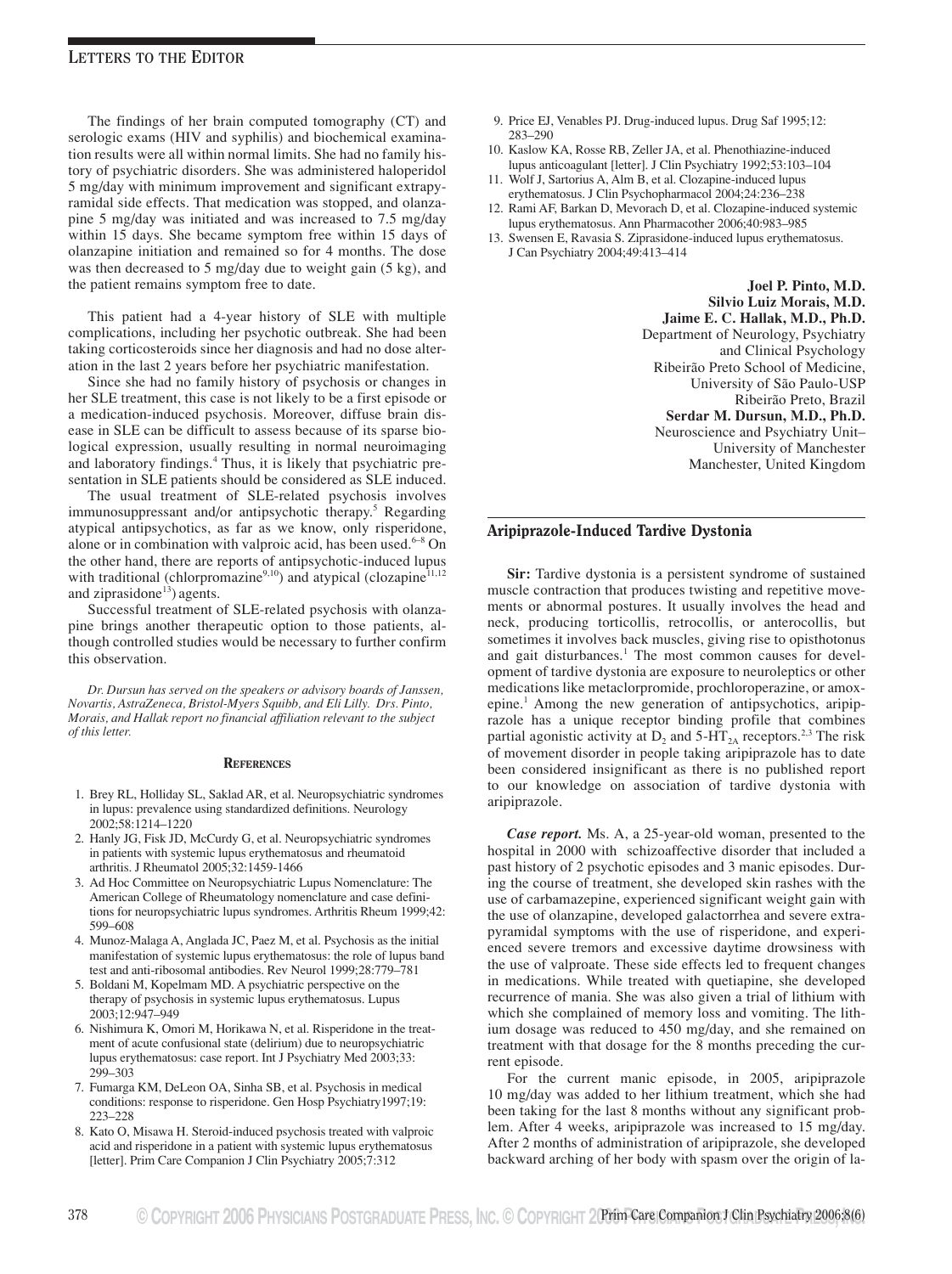tissimus dorsi muscle near vertebrae L1 and L2. These effects worsened while she was standing and lifting her arms. The arching increased when she was asked to engage in physical activity. These symptoms were absent during sleep, caused significant dysfunction in her occupation and embarrassment in public, and gradually worsened. She did not experience perioral tongue movements, facial grimacing, or difficulty in chewing or breathing.

Ms. A had no history of head injury or loss of consciousness or a family history of movement disorders. A thorough neurologic examination, including neuroimaging, revealed no pathology. She was rated with the Extrapyramidal Symptom Rating Scale  $(ESRS)^4$  and was found to suffer from moderate to severe levels of extrapyramidal symptoms. Aripiprazole was stopped and tablet trihexyphenidyl 6 mg/day was started with continued lithium treatment (450 mg/day) in view of worsening dystonic symptoms. She showed improvement in dystonia, and after 2 weeks, her ESRS score was zero. Four weeks after the start of trihexyphenidyl treatment, in view of her mood and psychotic symptoms, she was started on treatment with clozapine, which was increased to 150 mg/day. Currently, 1 year after discontinuing aripiprazole, she is symptom free.

This patient had several features suggestive of tardive dystonia following exposure to aripiprazole. The symptoms started after about 2 months of exposure to aripiprazole and worsened subsequently. They improved only after the stoppage of aripiprazole and addition of trihexyphenidyl. The neurologic examinations revealed no other causes of dystonia, and previous antipsychotic exposure was at least a year earlier. Association of lithium with tardive dystonia has been reported in literature,<sup>5</sup> but in this case she took lithium for 8 months with no dystonic symptoms.

Studies have reported no increase in incidence of extrapyramidal symptoms in patients treated with aripiprazole compared with those treated with placebo.<sup>6,7</sup> Moreover, treatment with aripiprazole has shown remarkable improvement in tardive dyskinesia.8 But, as seen in this case, the possibility of developing dystonia, though remote, is present even with a safe drug like aripiprazole. It is even more likely to occur in a patient who is vulnerable to side effects with other neuroleptics.

*The authors report no financial or other relationship relevant to the subject of this letter.*

#### **REFERENCES**

- 1. Adityanjee, Aderibigbe YA, Jampala VC, et al. The current status of tardive dystonia. Biol Psychiatry 1999;45:715–730
- 2. Stahl SM. Dopamine system stabilizers, aripiprazole, and the next generation of antipsychotics, part 2: illustrating their mechanism of action [BRAINSTORMS]. J Clin Psychiatry 2001;62:923–924
- 3. Toru M, Miura S, Kudo Y. Clinical experiences of OPC-14597, a dopamine auto receptor agonist in schizophrenic patients. Neuropsychopharmacology 1994;10:122S
- 4. Chouinard G, Ross-Chouinard A, Annable L, et al. Extrapyramidal Symptom Rating Scale. Can J Neurol Sci 1980;7:233–239
- 5. Chakrabarti S, Chand PK. Lithium-induced tardive dystonia. Neurol India 2002;50:473–475
- 6. Kane JM, Carson WH, Saha AR, et al. Efficacy and safety of aripiprazole and haloperidol versus placebo in patients with schizophrenia and schizoaffective disorder. J Clin Psychiatry 2002;63: 763–771
- 7. Potkin SG, Saha AR, Kujawa MJ, et al. Aripiprazole, an antipsychotic with a novel mechanism of action, and risperidone versus placebo in patients with schizophrenia and schizoaffective disorder. Arch Gen

Psychiatry 2003;60:681–690

8. Duggal HS. Aripiprazole-induced improvement in tardive dyskinesia. Can J Psychiatry 2003;48:771–772

> **Elsie Oommen, M.B.B.S. Prabhat K. Chand, M.D., D.N.B. P.S.V.N. Sharma, D.P.M., M.D.** Department of Psychiatry Kasturba Medical College and Hospital Manipal, India

## Methylphenidate-Induced Akathisia in a Patient With Multiple Sclerosis

**Sir:** Methylphenidate is a short-acting psychostimulant that is structurally and pharmacologically similar to dextroamphetamine and is primarily used in the treatment of attention-deficit/ hyperactivity disorder (ADHD).<sup>1,2</sup> Its use has also been explored for the treatment of apathy and for augmentation of effects of antidepressants.<sup>3</sup> It acts as a dopaminergic and noradrenergic reuptake inhibitor. Its dopaminergic activity has been implicated in causation of tics, choreiform disorder, and dyskinesias. Several reports<sup>1,2</sup> have highlighted increased incidence of tics and dyskinesia in particularly vulnerable groups of patients such as children with ADHD. In previous reports, $1,2$  association of extrapyramidal symptoms (EPS) has been noted with chronic use of stimulants at high doses. This is the first report of EPS induced by methylphenidate in a patient with multiple sclerosis.

*Case report.* Ms. A, a 46-year-old white woman with a history of DSM-IV-TR major depressive disorder recurrent type and alcohol dependence in full sustained remission, presented to our clinic with apathy. Her psychiatric history included dysthymia and depression since age 18 years and an inpatient hospitalization for severe depression at age 25 years. The patient ever since had been treated in an outpatient setting and was currently being managed on a complex medication regimen including venlafaxine, mirtazapine, buspirone, and quetiapine that she felt worked best for her. Her medical history included nicotine dependence, chronic obstructive pulmonary disease, multiple sclerosis, and multiple pulmonary eosinophilic granulomas. The patient was taking several medications including tizanidine, oxybutynin, interferon-beta, hydrochlorothiazide, baclofen, diazepam, and clonazepam.

Ms. A also complained of memory problems. Initial cognitive testing yielded the following results: Mini-Mental State Examination<sup>4</sup> score, 29/30; long-term memory score,  $8/12$ ; abstraction score, 3/4; judgment score, 2/2. Detailed neuropsychological testing (word fluency, some attentional tasks, response inhibition, and executive functioning) revealed evidence of impairment in frontal lobe functioning. Her apathy was assessed using the Apathy Evaluation Scale.<sup>5</sup> She scored 47 on a scale of 18 to 72, with 72 being the worst apathy.

She was started on methylphenidate treatment at 10 mg twice a day for the treatment of apathy after discussing various treatment options. She reported feeling restless after the third dose of methylphenidate but continued to take the medication. By the fifth day of treatment, she described feeling as if wanting to crawl out of her skin and was restless and pacing. She took clonazepam and valium, which did not provide relief of her symptoms. Her left leg stiffened and tremors started in her left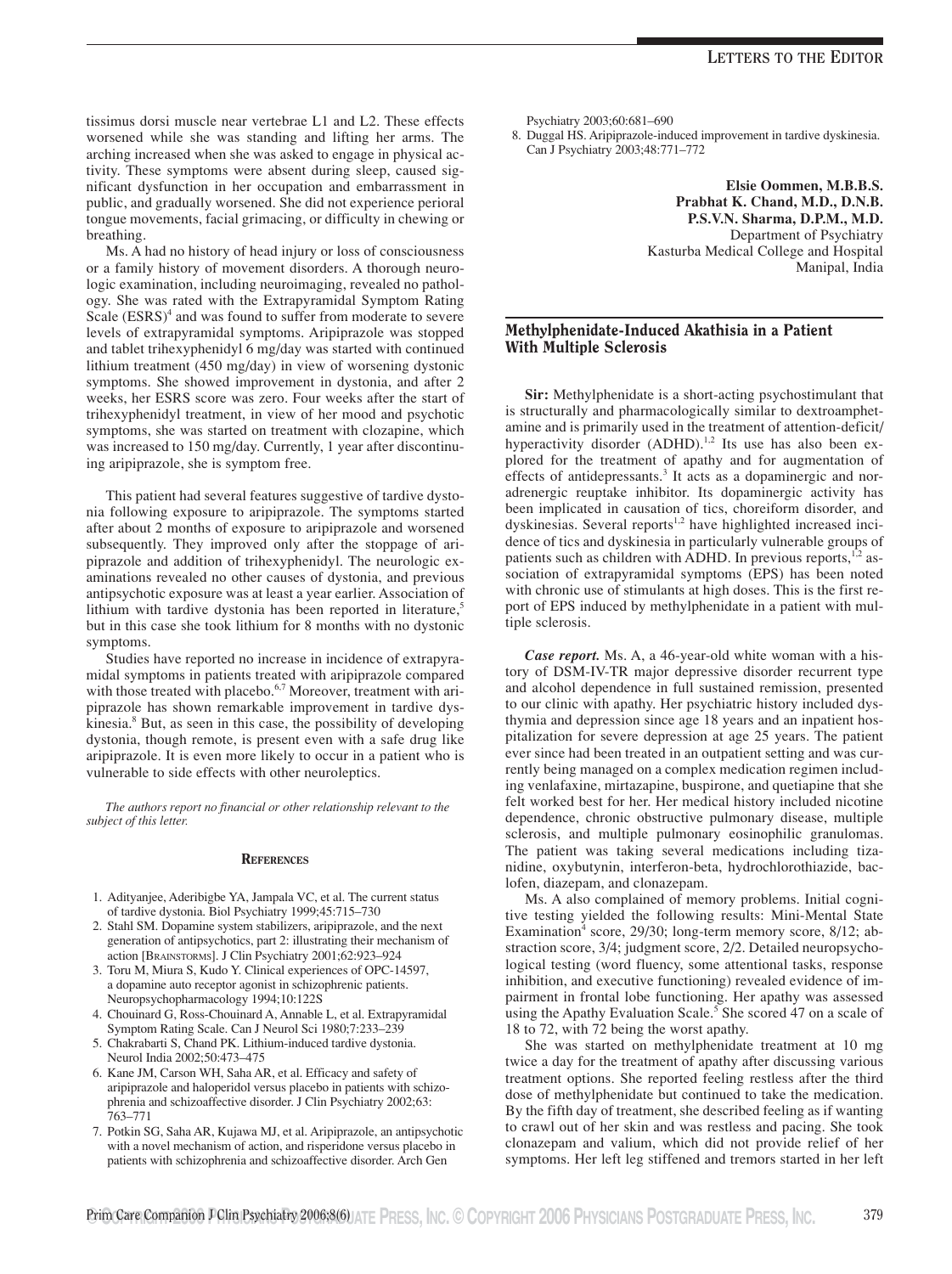arm by day 6. She was taken to the emergency room and was given an intramuscular injection of benztropine, which resulted in immediate relief of her symptoms. She was instructed to discontinue methylphenidate and was given oral benztropine, which she took for a week. No recurrence of the above symptoms was noted.

Akathisia is a subjective feeling of motor restlessness with anxiety. The objective signs of restlessness include pacing, rocking back and forth, marching-like movements of the feet, and other repetitive, purposeless actions. Its etiology is poorly understood, although it is thought to be due to adrenergic excess. Treatment includes reduction in the dose or discontinuation of the medication causing akathisia. The typical agents used to treat EPS are not very effective in reducing symptoms of akathisia. β-Blockers, benzodiazepines, and less commonly, anticholinergics and antihistaminergics are used to treat akathisia.<sup>6</sup>

Stimulants are implicated in the production of tics and dyskinesias with an estimated incidence ranging from 1.3% to  $60\%$  in children treated with stimulants.<sup>7</sup> Methylphenidate is similar to dextroamphetamine in pharmacologic properties, and both drugs have been shown to produce stereotyped behavior. In patients with alteration of postsynaptic dopamine receptor sites, an increase of dopaminergic activity together with altered receptor responsiveness exacerbated existing chorea.<sup>2</sup>

The patient in this report presented with symptoms suggestive of akathisia following the introduction of methylphenidate. These symptoms did not respond to benzodiazepines, which are usually the treatment of choice for akathisia. Symptom relief was obtained with the addition of benztropine, an anticholinergic agent. Our patient was also taking quetiapine, and although quetiapine has a low potential to cause EPS, her presentation could be due to the unmasking of latent EPS by the addition of methylphenidate.

*The authors report no financial affiliations or other relationships relevant to the subject of this letter.*

#### **REFERENCES**

- 1. Senecky Y, Lobel D, Diamond GW, et al. Isolated orofacial dyskinesia: a methylphenidate-induced movement disorder. Pediatr Neurol 2002;27:224–226
- 2. Weiner WJ, Nausieda PA, Klawans HL. Methylphenidate-induced chorea: case report and pharmacologic implications. Neurology 1978;28:1041–1044
- 3. Padala PR, Petty F, Bhatia SC. Methylphenidate may treat apathy independent of depression. Ann Pharmacother 2005;39:1947–1949
- 4. Folstein MF, Folstein SE, McHugh PR. "Mini-mental state": a practical method for grading the cognitive state of patients for the clinician. J Psychiatr Res 1975;12:189–198
- 5. Marin RS, Biedrzycki RC, Firinciogullari S. Reliability and validity of the Apathy Evaluation Scale. Psychiatry Res 1991;38:143–162
- 6. Casey DE. Neuroleptic-induced acute extrapyramidal syndromes and tardive dyskinesia. Psychiatr Clin North Am 1993;16:589–610
- 7. Lipkin PH, Goldstein IJ, Adesman AR. Tics and dyskinesias associated with stimulant treatment in attention-deficit hyperactivity disorder. Arch Pediatr Adolesc Med 1994;148:859–861

**Maria S. Almeida, M.D. Prasad R. Padala, M.D. Subhash Bhatia, M.D.** Omaha VA Medical Center Omaha, Nebraska

## Aripiprazole Worsens Psychosis: A Case Report

**Sir:** Aripiprazole is a second-generation antipsychotic medication with a unique mechanism of action. It acts as a functional antagonist or functional agonist at dopamine and serotonin receptors, depending upon the level of the relevant neurotransmitter in the immediate environment, and for this reason, it is known as a dopamine-serotonin system stabilizer.<sup>1</sup> Due to the partial-agonist  $D_2$  receptor activity of aripiprazole, it has been suggested to worsen psychosis.<sup>2</sup>

We report a case in which the unique mechanism of action of aripiprazole probably contributed to relapse of psychotic symptoms.

*Case report.* Ms. A, a 24-year-old graduate student, presented in December 2000 with an insidious-onset illness of 5 years' duration characterized by delusions of reference, control, and persecution; thought broadcast; and auditory hallucinations of commenting and discussing type. The symptoms led to marked dysfunction (Global Assessment of Functioning<sup>3</sup> score = 30). She was diagnosed with paranoid schizophrenia (as per ICD-10 and DSM-IV) and was initially treated with risperidone (maximum dose  $= 6$  mg/day, total duration of 24 months), trifluoperazine (maximum dose = 25 mg/day, total duration of 15 months), olanzapine (maximum dose = 25 mg/day, total duration of 4 months), and quetiapine (maximum dose  $= 600$ mg/day, total duration of 4 months).

With each of these medications, Ms. A showed partial improvement initially (about 1 Clinical Global Impressions scale  $[CGI]<sup>4</sup>$  point), with subsequent worsening to the previous level within a few weeks. As she (and her family) continued to refuse clozapine, she was switched to haloperidol (maximum dose = 30 mg/day, total duration of 2 months). She showed minimal initial improvement (1 CGI point) with haloperidol, so aripiprazole (maximum dose  $= 20$  mg/day, total duration of 2 months) was added. With the combination of the 2 drugs, her symptoms worsened (2 CGI points) despite an increase in haloperidol dose (maximum = 60 mg/day). Ms. A started showing improvement in symptoms when aripiprazole was tapered off.

She maintained improvement on treatment with 60 mg/day of haloperidol over the next 5 months (about 3 CGI points beyond the level seen with the aripiprazole and haloperidol combination). According to her family, it was the best state achieved by the patient in the last 5 years. Objectively, her Positive and Negative Syndrome Scale<sup>5</sup> positive syndrome score at this time was 0.

Aripiprazole acts as a  $D<sub>2</sub>$  receptor antagonist in a hyperdopaminergic environment and as an agonist in a hypodopaminergic environment. In the index case, the presence of haloperidol, which is a potent  $D_2$  antagonist, led to a hypodopaminergic state. In the hypodopaminergic milieu, aripiprazole acted as an agonist and led to worsening of symptoms. This hypothesis can be more strongly accepted for the present case in particular, because withdrawal of aripiprazole led to improvement in psychotic symptoms. Our case is an addition to the small number of cases in which this phenomenon has been reported<sup>2,4,6,7</sup> and suggests the need for caution while adding aripiprazole to augment the action of antipsychotics.

*Dr. Gupta has received honoraria (including educational grants) from AstraZeneca, Lundbeck, Wyeth, Eli Lilly, and Janssen. Drs. Grover and Sharan report no financial or other relationship relevant to the subject of this letter.*